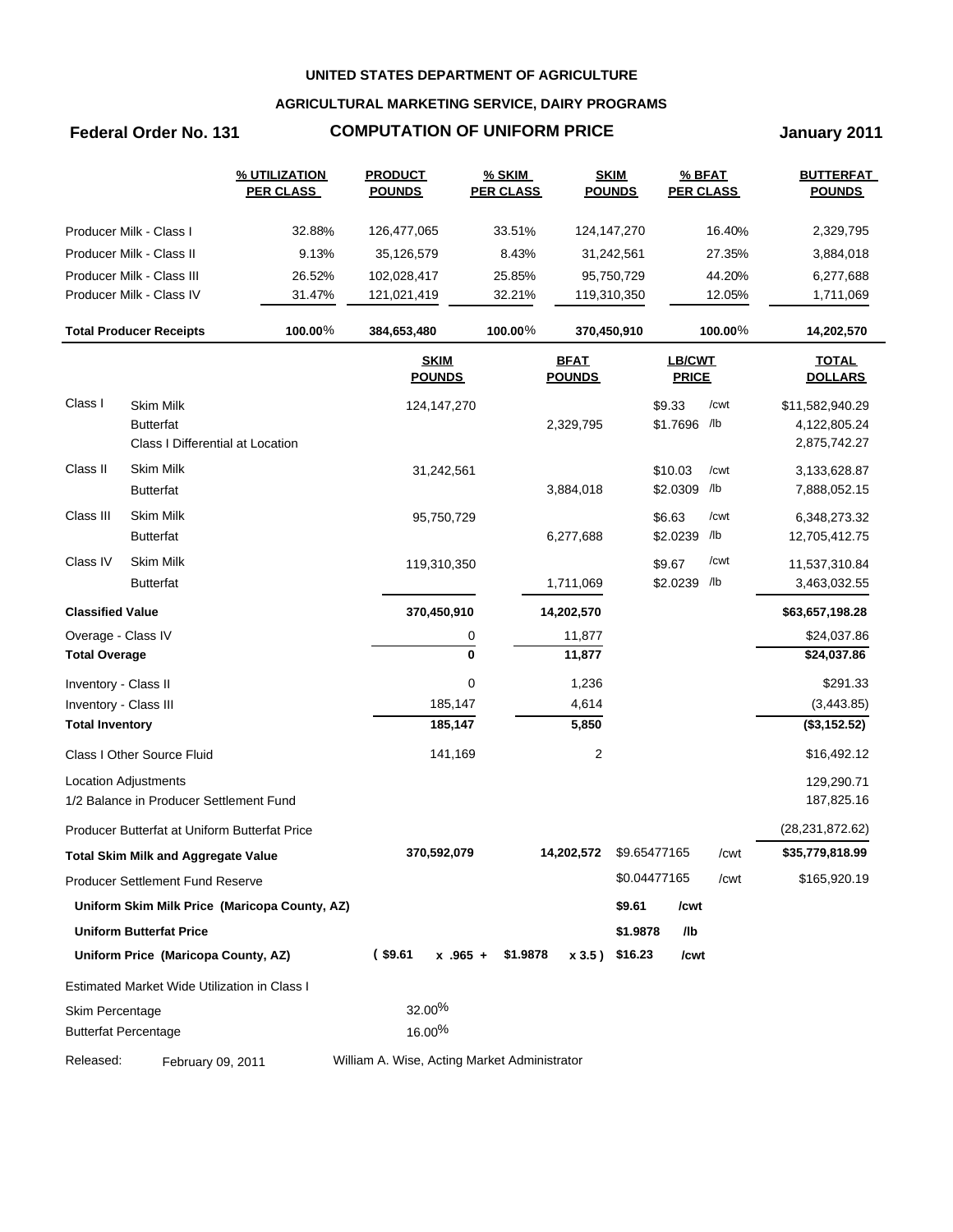## **AGRICULTURAL MARKETING SERVICE, DAIRY PROGRAMS**

# **Federal Order No. 131 COMPUTATION OF UNIFORM PRICE February 2011**

|                         |                                                                          | % UTILIZATION<br><b>PER CLASS</b>             | <b>PRODUCT</b><br><b>POUNDS</b>       | <b>% SKIM</b><br><b>PER CLASS</b> |                              | <b>SKIM</b><br><b>POUNDS</b> | % BFAT<br><b>PER CLASS</b>    |                  | <b>BUTTERFAT</b><br><b>POUNDS</b>               |
|-------------------------|--------------------------------------------------------------------------|-----------------------------------------------|---------------------------------------|-----------------------------------|------------------------------|------------------------------|-------------------------------|------------------|-------------------------------------------------|
|                         | Producer Milk - Class I                                                  | 32.43%                                        | 118,114,621                           | 33.03%                            |                              | 115,902,656                  |                               | 16.76%           | 2,211,965                                       |
|                         | Producer Milk - Class II                                                 | 8.35%                                         | 30,401,201                            | 7.80%                             |                              | 27,381,554                   |                               | 22.87%           | 3,019,647                                       |
|                         | Producer Milk - Class III<br>Producer Milk - Class IV                    | 27.08%<br>32.14%                              | 98,608,555<br>117,037,826             | 26.38%<br>32.79%                  |                              | 92,600,408<br>115,076,279    |                               | 45.51%<br>14.86% | 6,008,147<br>1,961,547                          |
|                         | <b>Total Producer Receipts</b>                                           | 100.00%                                       | 364,162,203                           | 100.00%                           |                              | 350,960,897                  |                               | $100.00\%$       | 13,201,306                                      |
|                         |                                                                          |                                               | <b>SKIM</b><br><b>POUNDS</b>          |                                   | <b>BFAT</b><br><b>POUNDS</b> |                              | <b>LB/CWT</b><br><b>PRICE</b> |                  | <b>TOTAL</b><br><b>DOLLARS</b>                  |
| Class I                 | <b>Skim Milk</b><br><b>Butterfat</b><br>Class I Differential at Location |                                               | 115,902,656                           |                                   | 2,211,965                    |                              | \$9.57<br>\$1.9003 /lb        | /cwt             | \$11,091,884.18<br>4,203,397.08<br>2,690,422.54 |
| Class II                | <b>Skim Milk</b><br><b>Butterfat</b>                                     |                                               | 27,381,554                            |                                   | 3,019,647                    |                              | \$10.27<br>\$2.3037 /lb       | /cwt             | 2,812,085.60<br>6,956,360.80                    |
| Class III               | Skim Milk<br><b>Butterfat</b>                                            |                                               | 92,600,408                            |                                   | 6,008,147                    |                              | \$9.29<br>\$2.2967 /b         | /cwt             | 8,602,577.92<br>13,798,911.21                   |
| Class IV                | <b>Skim Milk</b><br><b>Butterfat</b>                                     |                                               | 115,076,279                           |                                   | 1,961,547                    |                              | \$10.74<br>\$2.2967 /lb       | /cwt             | 12,359,192.37<br>4,505,084.99                   |
| <b>Classified Value</b> |                                                                          |                                               | 350,960,897                           |                                   | 13,201,306                   |                              |                               |                  | \$67,019,916.69                                 |
| Inventory - Class III   |                                                                          |                                               | 161,325                               |                                   | 7,007                        |                              |                               |                  | \$1,298.47                                      |
| <b>Total Inventory</b>  |                                                                          |                                               | 161,325                               |                                   | 7,007                        |                              |                               |                  | \$1,298.47                                      |
|                         | Class I Other Source Fluid                                               |                                               | 144,204                               |                                   | 1                            |                              |                               |                  | \$17,191.04                                     |
|                         | <b>Location Adjustments</b>                                              |                                               |                                       |                                   |                              |                              |                               |                  | 112,334.13                                      |
|                         | 1/2 Balance in Producer Settlement Fund                                  |                                               |                                       |                                   |                              |                              |                               |                  | 180,435.25                                      |
|                         | Producer Butterfat at Uniform Butterfat Price                            |                                               |                                       |                                   |                              |                              |                               |                  | (29, 514, 162.06)                               |
|                         | <b>Total Skim Milk and Aggregate Value</b>                               |                                               | 351,105,101                           |                                   | 13,201,307                   |                              | \$10.77085278                 | /cwt             | \$37,817,013.52                                 |
|                         | Producer Settlement Fund Reserve                                         |                                               |                                       |                                   |                              |                              | \$0.04085278                  | /cwt             | \$143,436.19                                    |
|                         |                                                                          | Uniform Skim Milk Price (Maricopa County, AZ) |                                       |                                   |                              | \$10.73                      | /cwt                          |                  |                                                 |
|                         | <b>Uniform Butterfat Price</b>                                           |                                               |                                       |                                   |                              | \$2.2357                     | /lb                           |                  |                                                 |
|                         | Uniform Price (Maricopa County, AZ)                                      |                                               | $$10.73 \times .965 + $2.2357$        |                                   |                              | x 3.5) \$18.18               | /cwt                          |                  |                                                 |
|                         | Estimated Market Wide Utilization in Class I                             |                                               |                                       |                                   |                              |                              |                               |                  |                                                 |
| Skim Percentage         |                                                                          |                                               | 34.00%                                |                                   |                              |                              |                               |                  |                                                 |
|                         | <b>Butterfat Percentage</b>                                              |                                               | 16.00%                                |                                   |                              |                              |                               |                  |                                                 |
| Released:               | March 10, 2011                                                           |                                               | William A. Wise, Market Administrator |                                   |                              |                              |                               |                  |                                                 |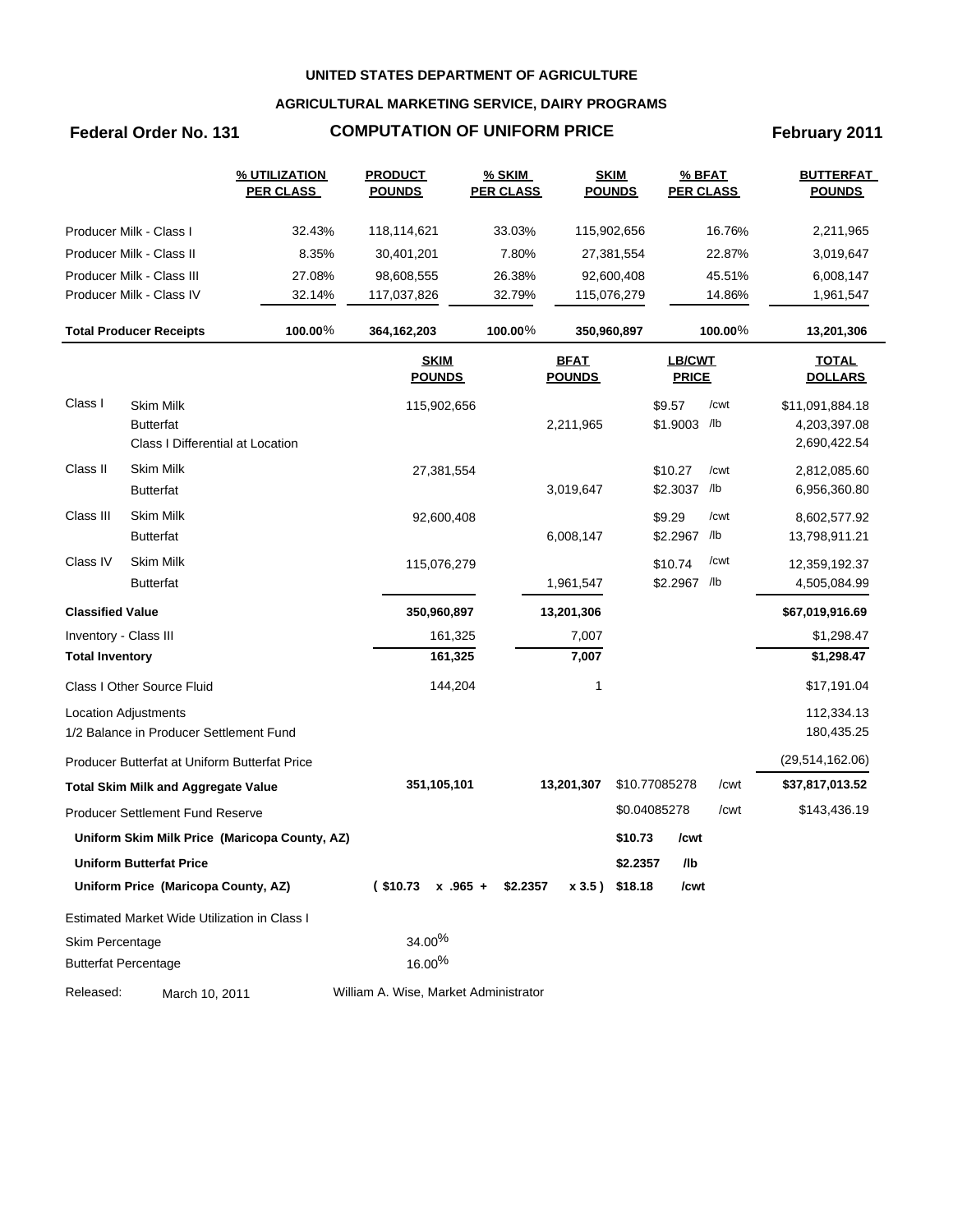## **AGRICULTURAL MARKETING SERVICE, DAIRY PROGRAMS**

# **Federal Order No. 131 COMPUTATION OF UNIFORM PRICE March 2011**

|                             |                                               | % UTILIZATION<br><b>PER CLASS</b>             | <b>PRODUCT</b><br><b>POUNDS</b>       | $%$ SKIM<br><b>PER CLASS</b> | <b>SKIM</b><br><b>POUNDS</b> |               | % BFAT<br><b>PER CLASS</b> |         | <b>BUTTERFAT</b><br><b>POUNDS</b> |
|-----------------------------|-----------------------------------------------|-----------------------------------------------|---------------------------------------|------------------------------|------------------------------|---------------|----------------------------|---------|-----------------------------------|
|                             | Producer Milk - Class I                       | 29.45%                                        | 121,671,934                           | 29.97%                       | 119,413,424                  |               |                            | 15.40%  | 2,258,510                         |
|                             | Producer Milk - Class II                      | 6.90%                                         | 28,493,782                            | 6.13%                        | 24,422,065                   |               |                            | 27.77%  | 4,071,717                         |
|                             | Producer Milk - Class III                     | 22.80%                                        | 94,167,728                            | 22.17%                       | 88,354,012                   |               |                            | 39.65%  | 5,813,716                         |
|                             | Producer Milk - Class IV                      | 40.85%                                        | 168,771,708                           | 41.73%                       | 166,252,624                  |               |                            | 17.18%  | 2,519,084                         |
|                             | <b>Total Producer Receipts</b>                | 100.00%                                       | 413,105,152                           | 100.00%                      | 398,442,125                  |               |                            | 100.00% | 14,663,027                        |
|                             |                                               |                                               | <b>SKIM</b><br><b>POUNDS</b>          |                              | <b>BFAT</b><br><b>POUNDS</b> |               | LB/CWT<br><b>PRICE</b>     |         | <b>TOTAL</b><br><b>DOLLARS</b>    |
| Class I                     | <b>Skim Milk</b>                              |                                               | 119,413,424                           |                              |                              |               | \$10.50                    | /cwt    | \$12,538,409.55                   |
|                             | <b>Butterfat</b>                              |                                               |                                       |                              | 2,258,510                    |               | \$2.3136 /lb               |         | 5,225,288.73                      |
|                             | Class I Differential at Location              |                                               |                                       |                              |                              |               |                            |         | 2,774,941.15                      |
| Class II                    | <b>Skim Milk</b>                              |                                               | 24,422,065                            |                              |                              |               | \$11.20                    | /cwt    | 2,735,271.28                      |
|                             | <b>Butterfat</b>                              |                                               |                                       |                              | 4,071,717                    |               | \$2.2929 /lb               |         | 9,336,039.91                      |
| Class III                   | Skim Milk                                     |                                               | 88,354,012                            |                              |                              |               | \$11.81                    | /cwt    | 10,434,608.81                     |
|                             | <b>Butterfat</b>                              |                                               |                                       |                              | 5,813,716                    |               | \$2.2859 /lb               |         | 13,289,573.40                     |
| Class IV                    | Skim Milk                                     |                                               | 166,252,624                           |                              |                              |               | \$11.82                    | /cwt    | 19,651,060.16                     |
|                             | <b>Butterfat</b>                              |                                               |                                       |                              | 2,519,084                    |               | \$2.2859 /lb               |         | 5,758,374.11                      |
| <b>Classified Value</b>     |                                               |                                               | 398,442,125                           |                              | 14,663,027                   |               |                            |         | \$81,743,567.10                   |
| Overage - Class IV          |                                               |                                               | 1,180                                 |                              | 45                           |               |                            |         | \$242.34                          |
| <b>Total Overage</b>        |                                               |                                               | 1,180                                 |                              | 45                           |               |                            |         | \$242.34                          |
| Inventory - Class II        |                                               |                                               | 1,030,425                             |                              | 9,854                        |               |                            |         | \$4,702.51                        |
| Inventory - Class III       |                                               |                                               | 0                                     |                              | 994                          |               |                            |         | (10.74)                           |
| <b>Total Inventory</b>      |                                               |                                               | 1,030,425                             |                              | 10,848                       |               |                            |         | \$4,691.77                        |
|                             | Class I Other Source Fluid                    |                                               | 159,875                               |                              | $\overline{c}$               |               |                            |         | \$20,548.61                       |
|                             | <b>Location Adjustments</b>                   |                                               |                                       |                              |                              |               |                            |         | 92,131.33                         |
|                             | 1/2 Balance in Producer Settlement Fund       |                                               |                                       |                              |                              |               |                            |         | 178,949.42                        |
|                             | Producer Butterfat at Uniform Butterfat Price |                                               |                                       |                              |                              |               |                            |         | (33,660,449.37)                   |
|                             | <b>Total Skim Milk and Aggregate Value</b>    |                                               | 398,602,000                           |                              | 14,663,029                   | \$12.13734030 |                            | /cwt    | \$48,379,681.20                   |
|                             | <b>Producer Settlement Fund Reserve</b>       |                                               |                                       |                              |                              | \$0.04734030  |                            | /cwt    | \$188,699.38                      |
|                             |                                               | Uniform Skim Milk Price (Maricopa County, AZ) |                                       |                              |                              | \$12.09       | /cwt                       |         |                                   |
|                             | <b>Uniform Butterfat Price</b>                |                                               |                                       |                              |                              | \$2.2956      | /lb                        |         |                                   |
|                             | Uniform Price (Maricopa County, AZ)           |                                               | $($12.09 \times .965 +$               | \$2.2956                     | x 3.5) \$19.70               |               | /cwt                       |         |                                   |
|                             | Estimated Market Wide Utilization in Class I  |                                               |                                       |                              |                              |               |                            |         |                                   |
| Skim Percentage             |                                               |                                               | 33.00%                                |                              |                              |               |                            |         |                                   |
| <b>Butterfat Percentage</b> |                                               |                                               | 17.00%                                |                              |                              |               |                            |         |                                   |
| Released:                   | April 11, 2011                                |                                               | William A. Wise, Market Administrator |                              |                              |               |                            |         |                                   |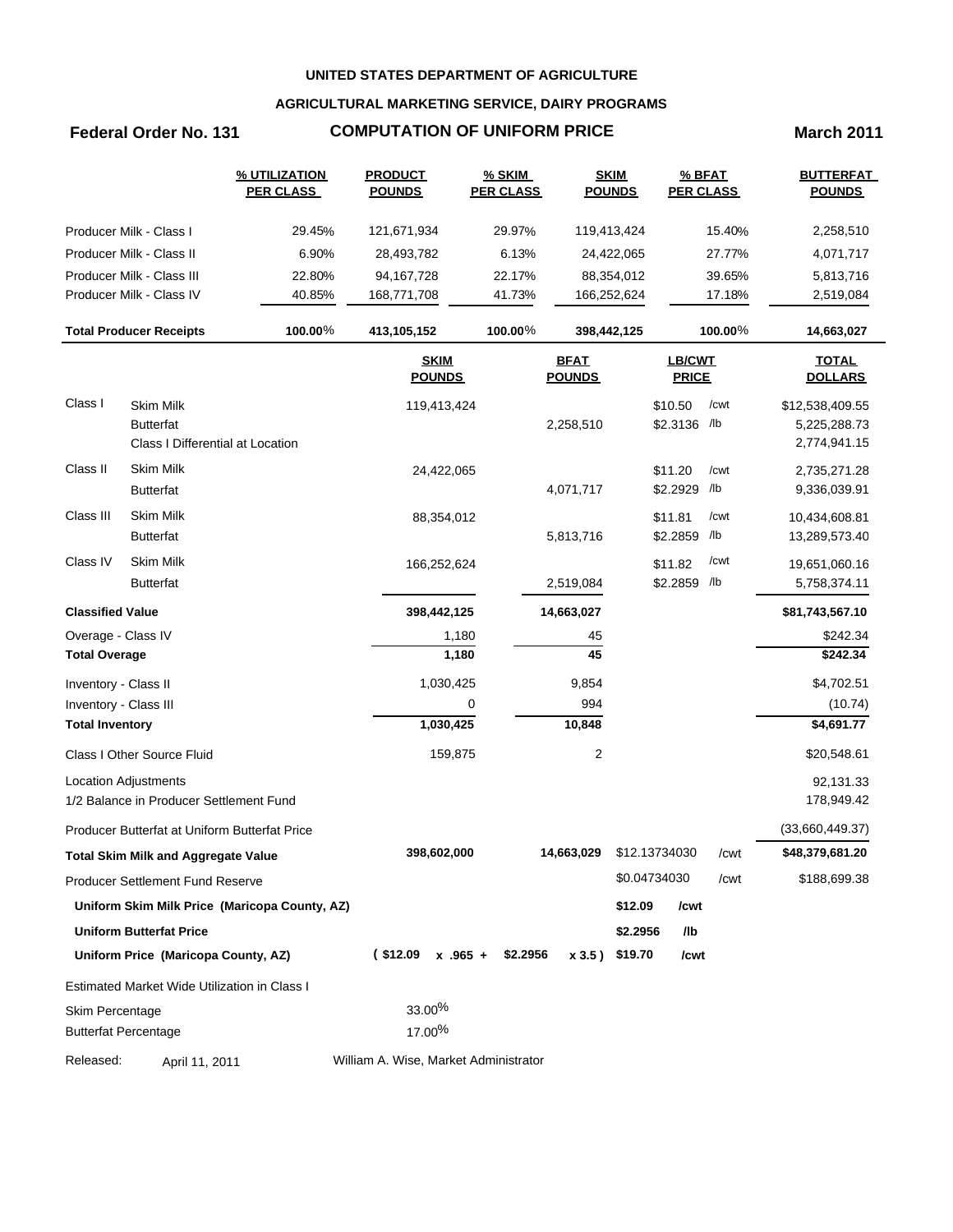## **AGRICULTURAL MARKETING SERVICE, DAIRY PROGRAMS**

# **Federal Order No. 131 COMPUTATION OF UNIFORM PRICE April 2011**

|                         |                                               | % UTILIZATION<br><b>PER CLASS</b>             | <b>PRODUCT</b><br><b>POUNDS</b>       | $%$ SKIM<br><b>PER CLASS</b> |                              | <b>SKIM</b><br><b>POUNDS</b> | % BFAT<br><b>PER CLASS</b> |         | <b>BUTTERFAT</b><br><b>POUNDS</b> |
|-------------------------|-----------------------------------------------|-----------------------------------------------|---------------------------------------|------------------------------|------------------------------|------------------------------|----------------------------|---------|-----------------------------------|
|                         | Producer Milk - Class I                       | 28.49%                                        | 116,263,986                           | 28.97%                       |                              | 114,098,846                  |                            | 15.15%  | 2,165,140                         |
|                         | Producer Milk - Class II                      | 6.31%                                         | 25,749,242                            | 5.68%                        |                              | 22,381,263                   |                            | 23.58%  | 3,367,979                         |
|                         | Producer Milk - Class III                     | 27.35%                                        | 111,623,573                           | 26.62%                       |                              | 104,849,948                  |                            | 47.42%  | 6,773,625                         |
|                         | Producer Milk - Class IV                      | 37.85%                                        | 154,507,942                           | 38.73%                       |                              | 152,529,159                  |                            | 13.85%  | 1,978,783                         |
|                         | <b>Total Producer Receipts</b>                | 100.00%                                       | 408,144,743                           | 100.00%                      |                              | 393,859,216                  |                            | 100.00% | 14,285,527                        |
|                         |                                               |                                               | <b>SKIM</b><br><b>POUNDS</b>          |                              | <b>BFAT</b><br><b>POUNDS</b> |                              | LB/CWT<br><b>PRICE</b>     |         | <b>TOTAL</b><br><b>DOLLARS</b>    |
| Class I                 | <b>Skim Milk</b>                              |                                               | 114,098,846                           |                              |                              |                              | \$11.94                    | /cwt    | \$13,623,402.21                   |
|                         | <b>Butterfat</b>                              |                                               |                                       |                              | 2,165,140                    |                              | \$2.2583 /lb               |         | 4,889,535.65                      |
|                         | Class I Differential at Location              |                                               |                                       |                              |                              |                              |                            |         | 2,653,008.30                      |
| Class II                | <b>Skim Milk</b>                              |                                               | 22,381,263                            |                              |                              |                              | \$12.33                    | /cwt    | 2,759,609.75                      |
|                         | <b>Butterfat</b>                              |                                               |                                       |                              | 3,367,979                    |                              | \$2.2183 /lb               |         | 7,471,187.81                      |
| Class III               | Skim Milk                                     |                                               | 104,849,948                           |                              |                              |                              | \$9.46                     | /cwt    | 9,918,805.07                      |
|                         | <b>Butterfat</b>                              |                                               |                                       |                              | 6,773,625                    |                              | \$2.2113 /lb               |         | 14,978,516.96                     |
| Class IV                | Skim Milk                                     |                                               | 152,529,159                           |                              |                              |                              | \$12.48                    | /cwt    | 19,035,639.04                     |
|                         | <b>Butterfat</b>                              |                                               |                                       |                              | 1,978,783                    |                              | \$2.2113 /lb               |         | 4,375,682.84                      |
| <b>Classified Value</b> |                                               |                                               | 393,859,216                           |                              | 14,285,527                   |                              |                            |         | \$79,705,387.63                   |
| Inventory - Class II    |                                               |                                               |                                       | 0                            | 3,759                        |                              |                            |         | (\$254.11)                        |
| Inventory - Class III   |                                               |                                               | 89,055                                |                              | 5,629                        |                              |                            |         | (2,521.62)                        |
| <b>Total Inventory</b>  |                                               |                                               | 89,055                                |                              | 9,388                        |                              |                            |         | (\$2,775.73)                      |
|                         | Class I Other Source Fluid                    |                                               | 116,965                               |                              | 2                            |                              |                            |         | \$16,718.86                       |
|                         | <b>Location Adjustments</b>                   |                                               |                                       |                              |                              |                              |                            |         | 107,540.07                        |
|                         | 1/2 Balance in Producer Settlement Fund       |                                               |                                       |                              |                              |                              |                            |         | 198,195.59                        |
|                         | Producer Butterfat at Uniform Butterfat Price |                                               |                                       |                              |                              |                              |                            |         | (31, 763, 873.73)                 |
|                         | <b>Total Skim Milk and Aggregate Value</b>    |                                               | 393,976,181                           |                              | 14,285,529                   |                              | \$12.24977423              | /cwt    | \$48,261,192.69                   |
|                         | <b>Producer Settlement Fund Reserve</b>       |                                               |                                       |                              |                              |                              | \$0.04977423               | /cwt    | \$196,098.61                      |
|                         |                                               | Uniform Skim Milk Price (Maricopa County, AZ) |                                       |                              |                              | \$12.20                      | /cwt                       |         |                                   |
|                         | <b>Uniform Butterfat Price</b>                |                                               |                                       |                              |                              | \$2.2235                     | /lb                        |         |                                   |
|                         | Uniform Price (Maricopa County, AZ)           |                                               | $($12.20 \times .965 +$               | \$2.2235                     |                              | x 3.5) \$19.56               | /cwt                       |         |                                   |
|                         | Estimated Market Wide Utilization in Class I  |                                               |                                       |                              |                              |                              |                            |         |                                   |
| Skim Percentage         |                                               |                                               | 30.00%                                |                              |                              |                              |                            |         |                                   |
|                         | <b>Butterfat Percentage</b>                   |                                               | 15.00%                                |                              |                              |                              |                            |         |                                   |
|                         |                                               |                                               |                                       |                              |                              |                              |                            |         |                                   |
| Released:               | May 10, 2011                                  |                                               | William A. Wise, Market Administrator |                              |                              |                              |                            |         |                                   |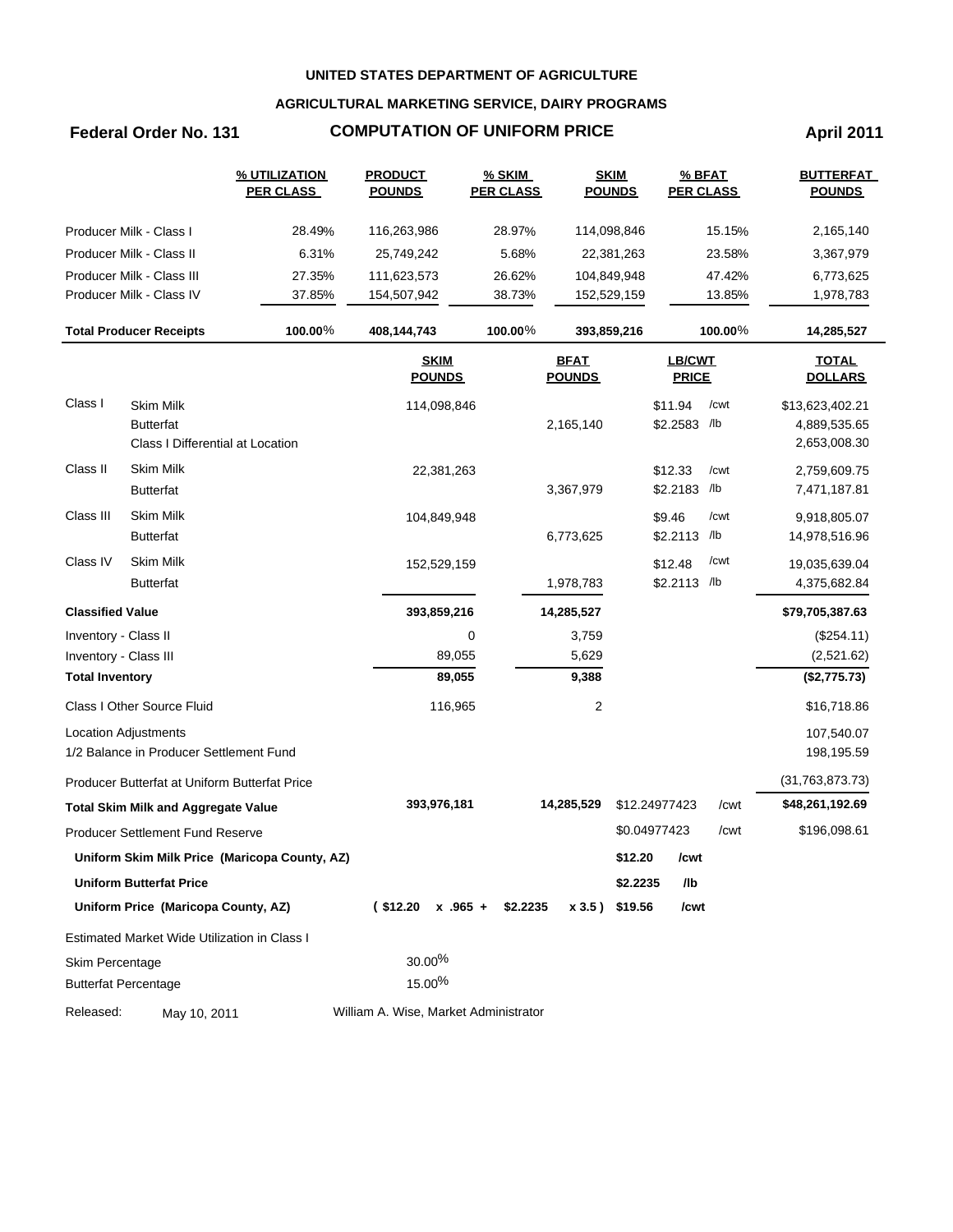## **AGRICULTURAL MARKETING SERVICE, DAIRY PROGRAMS**

# **Federal Order No. 131 COMPUTATION OF UNIFORM PRICE May 2011**

|                         |                                                                                          | % UTILIZATION<br><b>PER CLASS</b>             | <b>PRODUCT</b><br><b>POUNDS</b>       | $%$ SKIM<br><b>PER CLASS</b> |                              | <b>SKIM</b><br><b>POUNDS</b> |                               | % BFAT<br><b>PER CLASS</b> | <b>BUTTERFAT</b><br><b>POUNDS</b>               |
|-------------------------|------------------------------------------------------------------------------------------|-----------------------------------------------|---------------------------------------|------------------------------|------------------------------|------------------------------|-------------------------------|----------------------------|-------------------------------------------------|
|                         | Producer Milk - Class I                                                                  | 28.05%                                        | 114,572,008                           | 28.52%                       |                              | 112,432,694                  |                               | 15.08%                     | 2,139,314                                       |
|                         | Producer Milk - Class II                                                                 | 7.85%                                         | 32,075,604                            | 7.14%                        |                              | 28,169,724                   |                               | 27.52%                     | 3,905,880                                       |
|                         | Producer Milk - Class III                                                                | 26.60%                                        | 108,658,725                           | 25.85%                       |                              | 101,901,219                  |                               | 47.62%                     | 6,757,506                                       |
|                         | Producer Milk - Class IV                                                                 | 37.50%                                        | 153,144,057                           | 38.49%                       |                              | 151,755,590                  |                               | 9.78%                      | 1,388,467                                       |
|                         | <b>Total Producer Receipts</b>                                                           | 100.00%                                       | 408,450,394                           | 100.00%                      |                              | 394,259,227                  |                               | 100.00%                    | 14,191,167                                      |
|                         |                                                                                          |                                               | <b>SKIM</b><br><b>POUNDS</b>          |                              | <b>BFAT</b><br><b>POUNDS</b> |                              | <b>LB/CWT</b><br><b>PRICE</b> |                            | <b>TOTAL</b><br><b>DOLLARS</b>                  |
| Class I                 | Skim Milk<br><b>Butterfat</b><br>Class I Differential at Location                        |                                               | 112,432,694                           |                              | 2,139,314                    |                              | \$12.49<br>\$2.1984 /lb       | /cwt                       | \$14,042,843.49<br>4,703,067.90<br>2,615,149.80 |
| Class II                | <b>Skim Milk</b><br><b>Butterfat</b>                                                     |                                               | 28,169,724                            |                              | 3,905,880                    |                              | \$13.19<br>\$2.2567 /lb       | /cwt                       | 3,715,586.59<br>8,814,399.40                    |
| Class III               | <b>Skim Milk</b><br><b>Butterfat</b>                                                     |                                               | 101,901,219                           |                              | 6,757,506                    |                              | \$8.96<br>\$2.2497 /lb        | /cwt                       | 9,130,349.21<br>15,202,361.25                   |
| Class IV                | <b>Skim Milk</b><br><b>Butterfat</b>                                                     |                                               | 151,755,590                           |                              | 1,388,467                    |                              | \$12.87<br>\$2.2497 /lb       | /cwt                       | 19,530,944.43<br>3,123,634.21                   |
| <b>Classified Value</b> |                                                                                          |                                               | 394,259,227                           |                              | 14,191,167                   |                              |                               |                            | \$80,878,336.28                                 |
| Inventory - Class III   |                                                                                          |                                               | 1,446,325                             |                              | 8,621                        |                              |                               |                            | (\$50,579.60)                                   |
| <b>Total Inventory</b>  |                                                                                          |                                               | 1,446,325                             |                              | 8,621                        |                              |                               |                            | (\$50,579.60)                                   |
|                         | Class I Other Source Fluid                                                               |                                               | 151,255                               |                              | 3                            |                              |                               |                            | \$22,452.90                                     |
|                         | Location Adjustments                                                                     |                                               |                                       |                              |                              |                              |                               |                            | 105,621.35                                      |
|                         | 1/2 Balance in Producer Settlement Fund<br>Producer Butterfat at Uniform Butterfat Price |                                               |                                       |                              |                              |                              |                               |                            | 204,750.44<br>(31, 891, 816.34)                 |
|                         | <b>Total Skim Milk and Aggregate Value</b>                                               |                                               | 394,410,482                           |                              | 14,191,170                   |                              | \$12.49174839                 | /cwt                       | \$49,268,765.03                                 |
|                         | Producer Settlement Fund Reserve                                                         |                                               |                                       |                              |                              |                              | \$0.04174839                  | /cwt                       | \$164,660.03                                    |
|                         |                                                                                          | Uniform Skim Milk Price (Maricopa County, AZ) |                                       |                              |                              | \$12.45                      | /cwt                          |                            |                                                 |
|                         | <b>Uniform Butterfat Price</b>                                                           |                                               |                                       |                              |                              | \$2.2473                     | /lb                           |                            |                                                 |
|                         | Uniform Price (Maricopa County, AZ)                                                      |                                               | $$12.45 \times .965 + $2.2473$        |                              | x 3.5) \$19.88               |                              | /cwt                          |                            |                                                 |
|                         | Estimated Market Wide Utilization in Class I                                             |                                               |                                       |                              |                              |                              |                               |                            |                                                 |
| Skim Percentage         |                                                                                          |                                               | 29.00%                                |                              |                              |                              |                               |                            |                                                 |
|                         | <b>Butterfat Percentage</b>                                                              |                                               | 15.00%                                |                              |                              |                              |                               |                            |                                                 |
| Released:               | June 09, 2011                                                                            |                                               | William A. Wise, Market Administrator |                              |                              |                              |                               |                            |                                                 |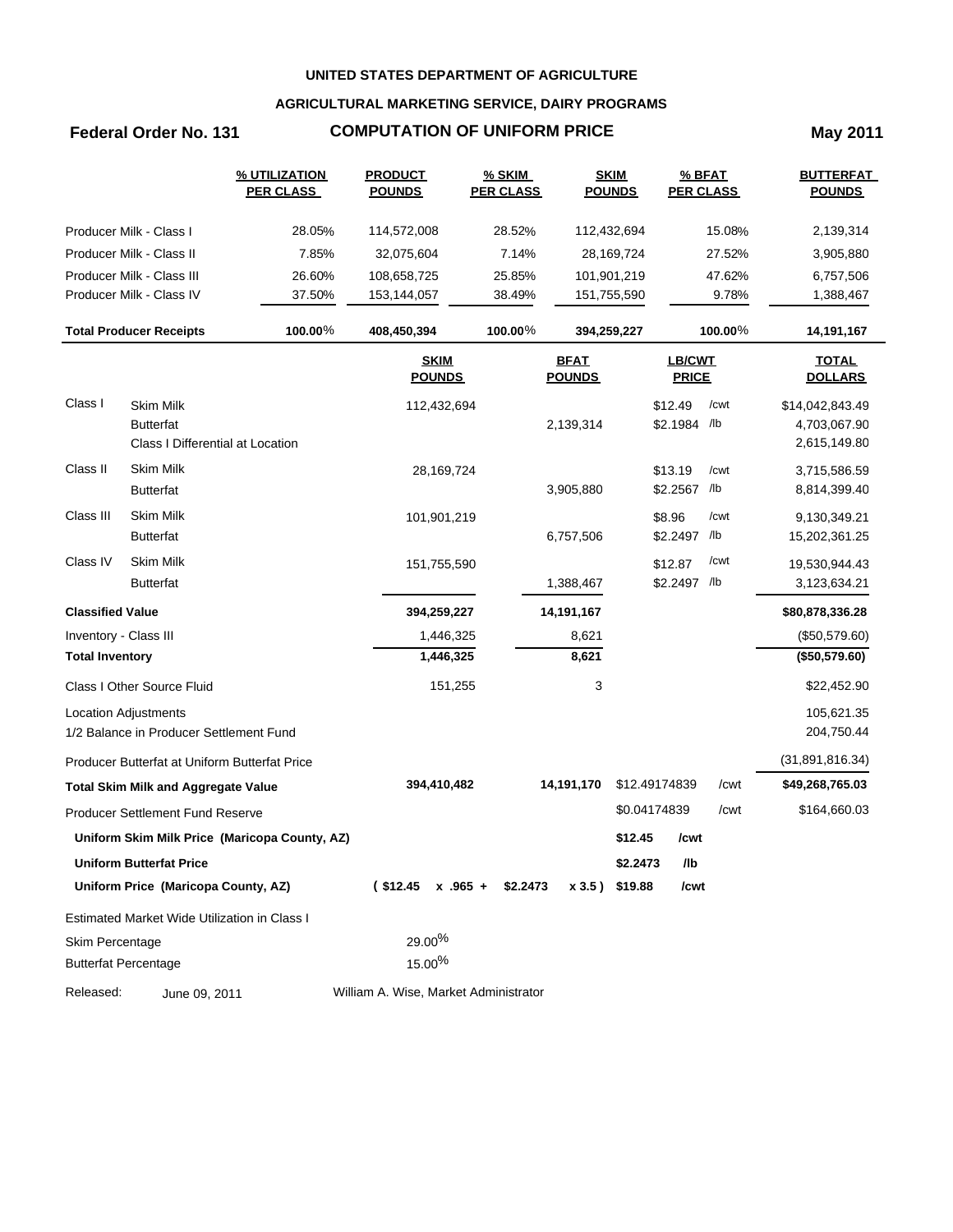## **AGRICULTURAL MARKETING SERVICE, DAIRY PROGRAMS**

# **Federal Order No. 131 COMPUTATION OF UNIFORM PRICE June 2011**

|                         |                                                                          | % UTILIZATION<br><b>PER CLASS</b>             | <b>PRODUCT</b><br><b>POUNDS</b>       | <b>% SKIM</b><br><b>PER CLASS</b> |                              | <b>SKIM</b><br><b>POUNDS</b> | % BFAT<br><b>PER CLASS</b> |         | <b>BUTTERFAT</b><br><b>POUNDS</b>               |
|-------------------------|--------------------------------------------------------------------------|-----------------------------------------------|---------------------------------------|-----------------------------------|------------------------------|------------------------------|----------------------------|---------|-------------------------------------------------|
|                         | Producer Milk - Class I                                                  | 28.05%                                        | 106,530,415                           | 28.50%                            |                              | 104,451,229                  |                            | 15.67%  | 2,079,186                                       |
|                         | Producer Milk - Class II                                                 | 7.67%                                         | 29,133,991                            | 6.86%                             |                              | 25,143,677                   |                            | 30.05%  | 3,990,314                                       |
|                         | Producer Milk - Class III                                                | 29.99%                                        | 113,892,602                           | 29.17%                            |                              | 106,937,697                  |                            | 52.38%  | 6,954,905                                       |
|                         | Producer Milk - Class IV                                                 | 34.29%                                        | 130,259,813                           | 35.47%                            |                              | 130,006,971                  |                            | 1.90%   | 252,842                                         |
|                         | <b>Total Producer Receipts</b>                                           | 100.00%                                       | 379,816,821                           | 100.00%                           |                              | 366,539,574                  |                            | 100.00% | 13,277,247                                      |
|                         |                                                                          |                                               | <b>SKIM</b><br><b>POUNDS</b>          |                                   | <b>BFAT</b><br><b>POUNDS</b> |                              | LB/CWT<br><b>PRICE</b>     |         | <b>TOTAL</b><br><b>DOLLARS</b>                  |
| Class I                 | <b>Skim Milk</b><br><b>Butterfat</b><br>Class I Differential at Location |                                               | 104,451,229                           |                                   | 2,079,186                    |                              | \$12.82<br>\$2.2700 /lb    | /cwt    | \$13,390,647.57<br>4,719,752.22<br>2,426,787.39 |
| Class II                | <b>Skim Milk</b><br><b>Butterfat</b>                                     |                                               | 25,143,677                            |                                   | 3,990,314                    |                              | \$13.52<br>\$2.3772 /lb    | /cwt    | 3,399,425.13<br>9,485,774.45                    |
| Class III               | <b>Skim Milk</b><br><b>Butterfat</b>                                     |                                               | 106,937,697                           |                                   | 6,954,905                    |                              | \$11.21<br>\$2.3702 /lb    | /cwt    | 11,987,715.84<br>16,484,515.84                  |
| Class IV                | <b>Skim Milk</b><br><b>Butterfat</b>                                     |                                               | 130,006,971                           |                                   | 252,842                      |                              | \$13.22<br>\$2.3702 /lb    | /cwt    | 17,186,921.57<br>599,286.11                     |
| <b>Classified Value</b> |                                                                          |                                               | 366,539,574                           |                                   | 13,277,247                   |                              |                            |         | \$79,680,826.12                                 |
| Inventory - Class III   |                                                                          |                                               |                                       | 0                                 | 20,511                       |                              |                            |         | \$2,471.57                                      |
| <b>Total Inventory</b>  |                                                                          |                                               |                                       | $\bf{0}$                          | 20,511                       |                              |                            |         | \$2,471.57                                      |
|                         | Class I Other Source Fluid                                               |                                               | 148,797                               |                                   | 3                            |                              |                            |         | \$22,579.38                                     |
|                         | Location Adjustments<br>1/2 Balance in Producer Settlement Fund          |                                               |                                       |                                   |                              |                              |                            |         | 102,580.57<br>184,713.38                        |
|                         | Producer Butterfat at Uniform Butterfat Price                            |                                               |                                       |                                   |                              |                              |                            |         | (31, 336, 965.45)                               |
|                         | <b>Total Skim Milk and Aggregate Value</b>                               |                                               | 366,688,371                           |                                   | 13,277,250                   |                              | \$13.26908880              | /cwt    | \$48,656,205.57                                 |
|                         | Producer Settlement Fund Reserve                                         |                                               |                                       |                                   |                              |                              | \$0.04908880               | /cwt    | \$180,002.92                                    |
|                         |                                                                          | Uniform Skim Milk Price (Maricopa County, AZ) |                                       |                                   |                              | \$13.22                      | /cwt                       |         |                                                 |
|                         | <b>Uniform Butterfat Price</b>                                           |                                               |                                       |                                   |                              | \$2.3602                     | /lb                        |         |                                                 |
|                         | Uniform Price (Maricopa County, AZ)                                      |                                               | $($13.22 \times .965 +$               | \$2.3602                          | x 3.5) \$21.02               |                              | /cwt                       |         |                                                 |
|                         | Estimated Market Wide Utilization in Class I                             |                                               |                                       |                                   |                              |                              |                            |         |                                                 |
| Skim Percentage         | <b>Butterfat Percentage</b>                                              |                                               | 29.00%<br>15.00%                      |                                   |                              |                              |                            |         |                                                 |
| Released:               | July 08, 2011                                                            |                                               | William A. Wise, Market Administrator |                                   |                              |                              |                            |         |                                                 |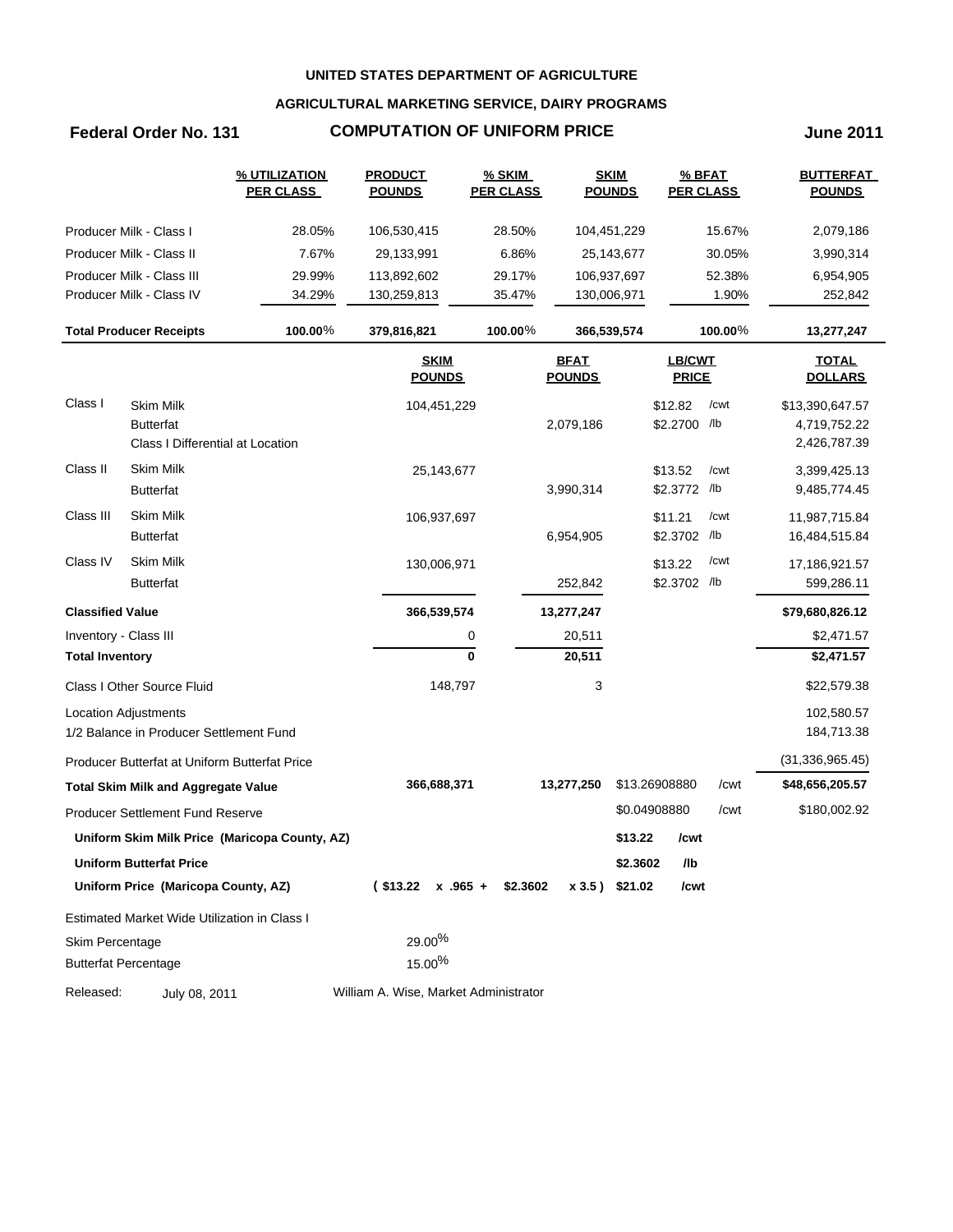## **AGRICULTURAL MARKETING SERVICE, DAIRY PROGRAMS**

# **Federal Order No. 131 COMPUTATION OF UNIFORM PRICE July 2011**

|                         |                                               | % UTILIZATION<br><b>PER CLASS</b>             | <b>PRODUCT</b><br><b>POUNDS</b>       | <b>% SKIM</b><br><b>PER CLASS</b> |                              | <b>SKIM</b><br><b>POUNDS</b> |                         | % BFAT<br><b>PER CLASS</b> | <b>BUTTERFAT</b><br><b>POUNDS</b> |
|-------------------------|-----------------------------------------------|-----------------------------------------------|---------------------------------------|-----------------------------------|------------------------------|------------------------------|-------------------------|----------------------------|-----------------------------------|
|                         | Producer Milk - Class I                       | 31.12%                                        | 110,116,914                           | 31.62%                            |                              | 107,997,907                  |                         | 17.29%                     | 2,119,007                         |
|                         | Producer Milk - Class II                      | 7.77%                                         | 27,504,404                            | 7.00%                             |                              | 23,910,185                   |                         | 29.33%                     | 3,594,219                         |
|                         | Producer Milk - Class III                     | 26.79%                                        | 94,804,878                            | 26.05%                            |                              | 88,995,446                   |                         | 47.40%                     | 5,809,432                         |
|                         | Producer Milk - Class IV                      | 34.32%                                        | 121,412,910                           | 35.33%                            |                              | 120,679,796                  |                         | 5.98%                      | 733,114                           |
|                         | <b>Total Producer Receipts</b>                | 100.00%                                       | 353,839,106                           | 100.00%                           |                              | 341,583,334                  |                         | 100.00%                    | 12,255,772                        |
|                         |                                               |                                               | <b>SKIM</b><br><b>POUNDS</b>          |                                   | <b>BFAT</b><br><b>POUNDS</b> |                              | LB/CWT<br><b>PRICE</b>  |                            | <b>TOTAL</b><br><b>DOLLARS</b>    |
| Class I                 | <b>Skim Milk</b><br><b>Butterfat</b>          |                                               | 107,997,907                           |                                   | 2,119,007                    |                              | \$13.17<br>\$2.3770 /lb | /cwt                       | \$14,223,324.36<br>5,036,879.63   |
|                         | Class I Differential at Location              |                                               |                                       |                                   |                              |                              |                         |                            | 2,512,627.37                      |
| Class II                | Skim Milk                                     |                                               | 23,910,185                            |                                   |                              |                              | \$13.87                 | /cwt                       | 3,316,342.65                      |
|                         | <b>Butterfat</b>                              |                                               |                                       |                                   | 3,594,219                    |                              | \$2.2581                | /lb                        | 8,116,105.93                      |
| Class III               | <b>Skim Milk</b>                              |                                               | 88,995,446                            |                                   |                              |                              | \$14.00                 | /cwt                       | 12,459,362.44                     |
|                         | <b>Butterfat</b>                              |                                               |                                       |                                   | 5,809,432                    |                              | \$2.2511                | /lb                        | 13,077,612.38                     |
| Class IV                | <b>Skim Milk</b>                              |                                               | 120,679,796                           |                                   |                              |                              | \$12.90                 | /cwt                       | 15,567,693.68                     |
|                         | <b>Butterfat</b>                              |                                               |                                       |                                   | 733,114                      |                              | \$2.2511 /lb            |                            | 1,650,312.93                      |
| <b>Classified Value</b> |                                               |                                               | 341,583,334                           |                                   | 12,255,772                   |                              |                         |                            | \$75,960,261.37                   |
| Inventory - Class II    |                                               |                                               |                                       | 0                                 | 1,554                        |                              |                         |                            | (\$174.20)                        |
| Inventory - Class III   |                                               |                                               | 264,384                               |                                   | 11,123                       |                              |                         |                            | 737.45                            |
| <b>Total Inventory</b>  |                                               |                                               | 264,384                               |                                   | 12,677                       |                              |                         |                            | \$563.25                          |
|                         | Class I Other Source Fluid                    |                                               | 133,987                               |                                   | 2                            |                              |                         |                            | \$20,799.58                       |
|                         | Location Adjustments                          |                                               |                                       |                                   |                              |                              |                         |                            | 85,612.78                         |
|                         | 1/2 Balance in Producer Settlement Fund       |                                               |                                       |                                   |                              |                              |                         |                            | 202,265.79                        |
|                         | Producer Butterfat at Uniform Butterfat Price |                                               |                                       |                                   |                              |                              |                         |                            | (27, 928, 457.79)                 |
|                         | <b>Total Skim Milk and Aggregate Value</b>    |                                               | 341,717,321                           |                                   | 12,255,774                   |                              | \$14.14650122           | /cwt                       | \$48,341,044.98                   |
|                         | Producer Settlement Fund Reserve              |                                               |                                       |                                   |                              |                              | \$0.04650122            | /cwt                       | \$158,902.72                      |
|                         |                                               | Uniform Skim Milk Price (Maricopa County, AZ) |                                       |                                   |                              | \$14.10                      | /cwt                    |                            |                                   |
|                         | <b>Uniform Butterfat Price</b>                |                                               |                                       |                                   |                              | \$2.2788                     | /lb                     |                            |                                   |
|                         | Uniform Price (Maricopa County, AZ)           |                                               | $$14.10 \times .965 + $2.2788$        |                                   |                              | x 3.5) \$21.58               | /cwt                    |                            |                                   |
|                         | Estimated Market Wide Utilization in Class I  |                                               |                                       |                                   |                              |                              |                         |                            |                                   |
| Skim Percentage         |                                               |                                               | 28.00%                                |                                   |                              |                              |                         |                            |                                   |
|                         | <b>Butterfat Percentage</b>                   |                                               | 16.00%                                |                                   |                              |                              |                         |                            |                                   |
| Released:               | August 10, 2011                               |                                               | William A. Wise, Market Administrator |                                   |                              |                              |                         |                            |                                   |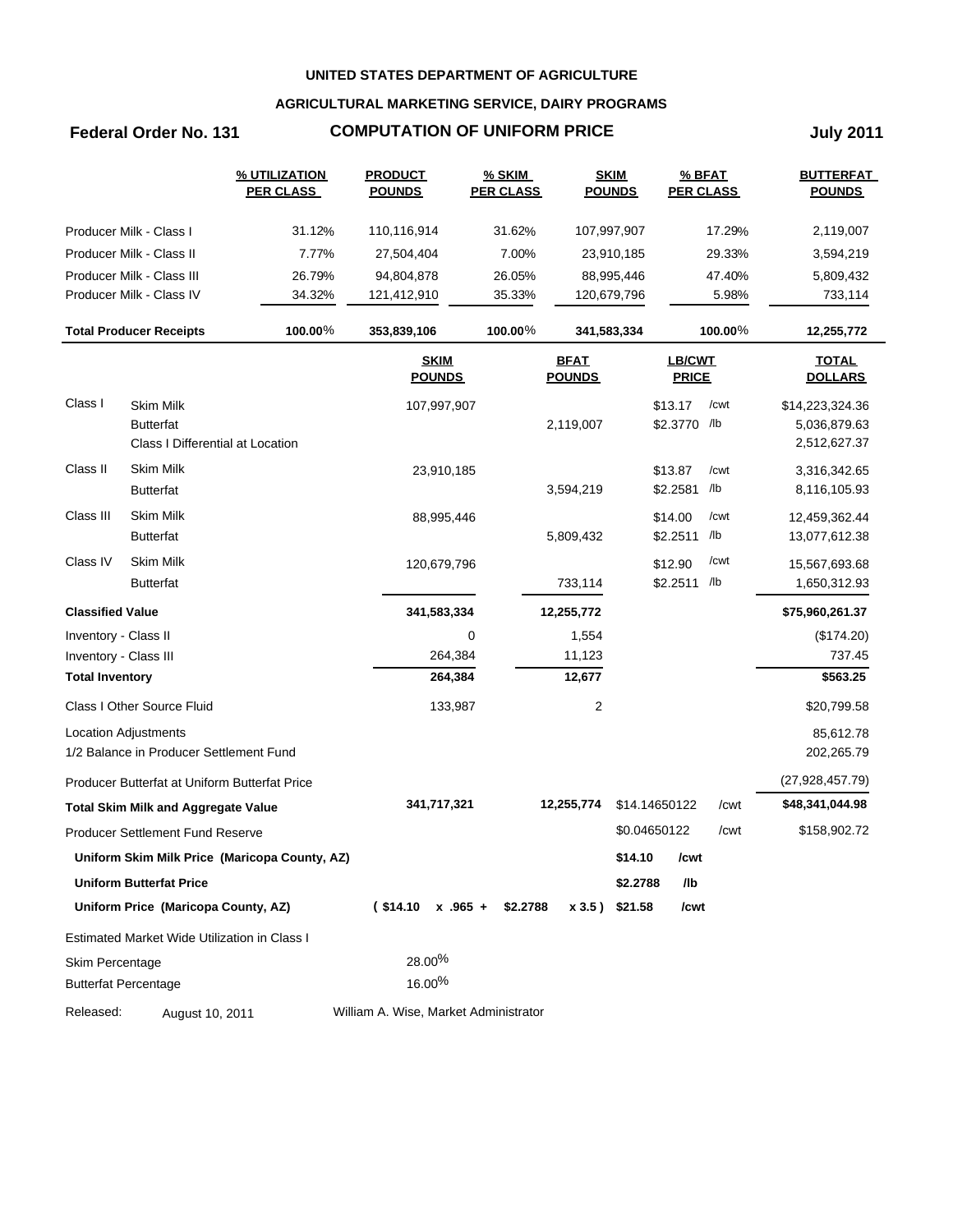## **AGRICULTURAL MARKETING SERVICE, DAIRY PROGRAMS**

# **Federal Order No. 131 COMPUTATION OF UNIFORM PRICE August 2011**

|                         |                                               | <b>% UTILIZATION</b><br><b>PER CLASS</b>      | <b>PRODUCT</b><br><b>POUNDS</b>       | <b>% SKIM</b><br><b>PER CLASS</b> |                              | <b>SKIM</b><br><b>POUNDS</b> | <b>PER CLASS</b>       | % BFAT  | <b>BUTTERFAT</b><br><b>POUNDS</b> |
|-------------------------|-----------------------------------------------|-----------------------------------------------|---------------------------------------|-----------------------------------|------------------------------|------------------------------|------------------------|---------|-----------------------------------|
|                         | Producer Milk - Class I                       | 34.75%                                        | 122,060,834                           | 35.34%                            |                              | 119,786,731                  |                        | 18.60%  | 2,274,103                         |
|                         | Producer Milk - Class II                      | 9.91%                                         | 34,815,018                            | 8.98%                             |                              | 30,439,455                   |                        | 35.79%  | 4,375,563                         |
|                         | Producer Milk - Class III                     | 31.28%                                        | 109,856,422                           | 30.95%                            |                              | 104,923,043                  |                        | 40.35%  | 4,933,379                         |
|                         | Producer Milk - Class IV                      | 24.06%                                        | 84,476,810                            | 24.73%                            |                              | 83,833,379                   |                        | 5.26%   | 643,431                           |
|                         | <b>Total Producer Receipts</b>                | 100.00%                                       | 351,209,084                           | 100.00%                           |                              | 338,982,608                  |                        | 100.00% | 12,226,476                        |
|                         |                                               |                                               | <b>SKIM</b><br><b>POUNDS</b>          |                                   | <b>BFAT</b><br><b>POUNDS</b> |                              | LB/CWT<br><b>PRICE</b> |         | <b>TOTAL</b><br><b>DOLLARS</b>    |
| Class I                 | <b>Skim Milk</b>                              |                                               | 119,786,731                           |                                   |                              |                              | \$14.05                | /cwt    | \$16,830,035.71                   |
|                         | <b>Butterfat</b>                              |                                               |                                       |                                   | 2,274,103                    |                              | \$2.2496 /lb           |         | 5,115,822.11                      |
|                         | Class I Differential at Location              |                                               |                                       |                                   |                              |                              |                        |         | 2,790,119.75                      |
| Class II                | <b>Skim Milk</b>                              |                                               | 30,439,455                            |                                   |                              |                              | \$13.97                | /cwt    | 4,252,391.85                      |
|                         | <b>Butterfat</b>                              |                                               |                                       |                                   | 4,375,563                    |                              | \$2.3055 /lb           |         | 10,087,860.50                     |
| Class III               | Skim Milk                                     |                                               | 104,923,043                           |                                   |                              |                              | \$14.12                | /cwt    | 14,815,133.67                     |
|                         | <b>Butterfat</b>                              |                                               |                                       |                                   | 4,933,379                    |                              | \$2.2985 /lb           |         | 11,339,371.64                     |
| Class IV                | <b>Skim Milk</b>                              |                                               | 83,833,379                            |                                   |                              |                              | \$12.53                | /cwt    | 10,504,322.40                     |
|                         | <b>Butterfat</b>                              |                                               |                                       |                                   | 643,431                      |                              | \$2.2985 /lb           |         | 1,478,926.15                      |
| <b>Classified Value</b> |                                               |                                               | 338,982,608                           |                                   | 12,226,476                   |                              |                        |         | \$77,213,983.78                   |
| Inventory - Class II    |                                               |                                               | 1,194,885                             |                                   | 0                            |                              |                        |         | \$12,785.27                       |
| Inventory - Class III   |                                               |                                               |                                       | 0                                 | 582,794                      |                              |                        |         | 27,624.44                         |
| <b>Total Inventory</b>  |                                               |                                               | 1,194,885                             |                                   | 582,794                      |                              |                        |         | \$40,409.71                       |
|                         | Class I Other Source Fluid                    |                                               | 122,768                               |                                   | 1                            |                              |                        |         | \$20,136.24                       |
|                         | Location Adjustments                          |                                               |                                       |                                   |                              |                              |                        |         | 105,925.10                        |
|                         | 1/2 Balance in Producer Settlement Fund       |                                               |                                       |                                   |                              |                              |                        |         | 191,183.94                        |
|                         | Producer Butterfat at Uniform Butterfat Price |                                               |                                       |                                   |                              |                              |                        |         | (28,073,213.84)                   |
|                         | <b>Total Skim Milk and Aggregate Value</b>    |                                               | 339,105,376                           |                                   | 12,226,477                   |                              | \$14.59676798          | /cwt    | \$49,498,424.93                   |
|                         | <b>Producer Settlement Fund Reserve</b>       |                                               |                                       |                                   |                              |                              | \$0.04676798           | /cwt    | \$158,592.73                      |
|                         |                                               | Uniform Skim Milk Price (Maricopa County, AZ) |                                       |                                   |                              | \$14.55                      | /cwt                   |         |                                   |
|                         | <b>Uniform Butterfat Price</b>                |                                               |                                       |                                   |                              | \$2.2961                     | /lb                    |         |                                   |
|                         | Uniform Price (Maricopa County, AZ)           |                                               | $($14.55 \times .965 +$               | \$2.2961                          |                              | x 3.5) \$22.08               | /cwt                   |         |                                   |
|                         | Estimated Market Wide Utilization in Class I  |                                               |                                       |                                   |                              |                              |                        |         |                                   |
| Skim Percentage         |                                               |                                               | 32.00%                                |                                   |                              |                              |                        |         |                                   |
|                         | <b>Butterfat Percentage</b>                   |                                               | 17.00%                                |                                   |                              |                              |                        |         |                                   |
| Released:               | September 09, 2011                            |                                               | William A. Wise, Market Administrator |                                   |                              |                              |                        |         |                                   |
|                         |                                               |                                               |                                       |                                   |                              |                              |                        |         |                                   |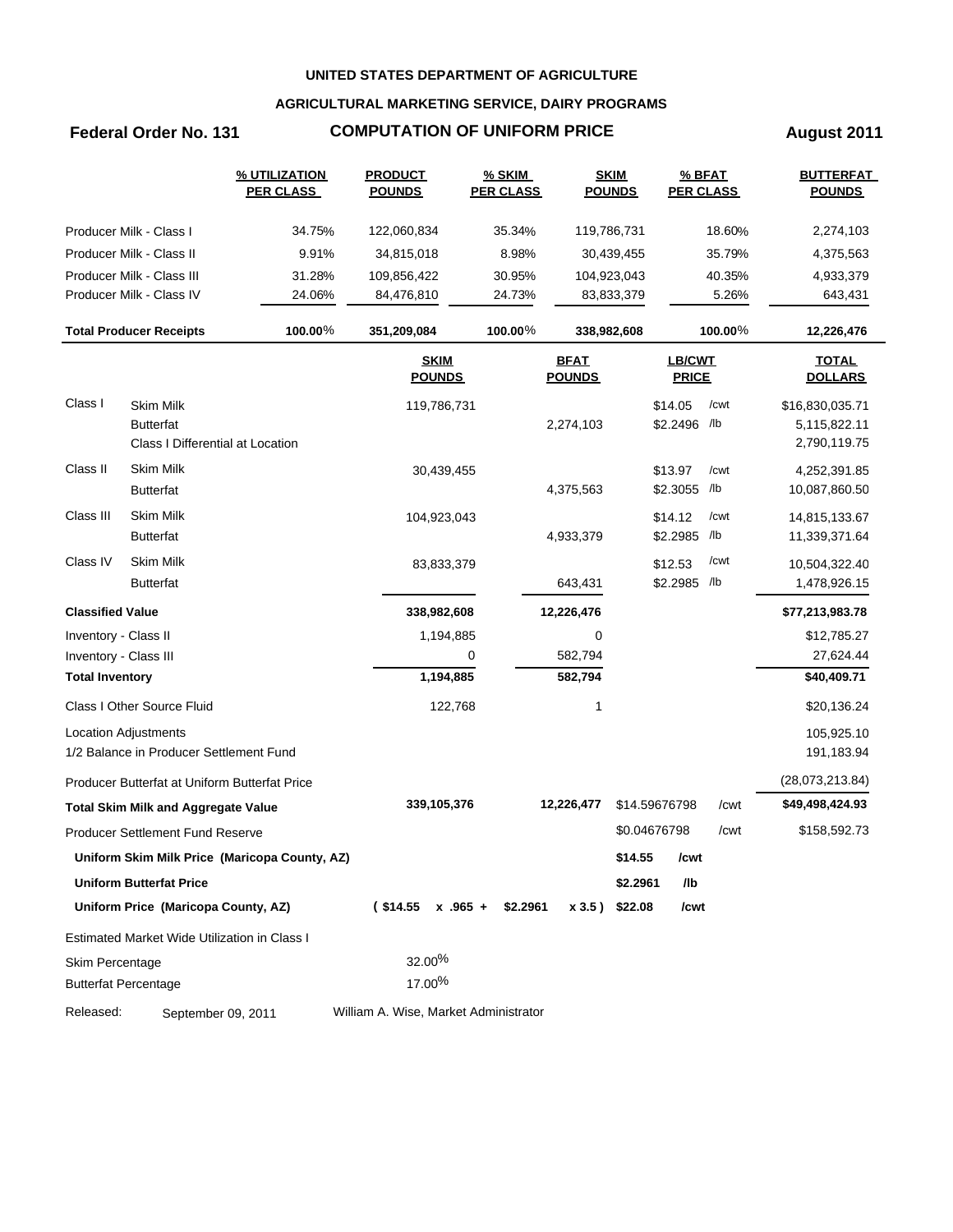## **AGRICULTURAL MARKETING SERVICE, DAIRY PROGRAMS**

# **Federal Order No. 131 COMPUTATION OF UNIFORM PRICE September 2011**

|                         |                                               | % UTILIZATION<br><b>PER CLASS</b>             | <b>PRODUCT</b><br><b>POUNDS</b>       | <b>% SKIM</b><br><b>PER CLASS</b> | <b>SKIM</b><br><b>POUNDS</b> |              | % BFAT<br><b>PER CLASS</b> |         | <b>BUTTERFAT</b><br><b>POUNDS</b> |
|-------------------------|-----------------------------------------------|-----------------------------------------------|---------------------------------------|-----------------------------------|------------------------------|--------------|----------------------------|---------|-----------------------------------|
|                         | Producer Milk - Class I                       | 32.96%                                        | 112,735,602                           | 33.52%                            | 110,656,200                  |              |                            | 17.59%  | 2,079,402                         |
|                         | Producer Milk - Class II                      | 9.84%                                         | 33,640,434                            | 9.04%                             |                              | 29,850,300   |                            | 32.04%  | 3,790,134                         |
|                         | Producer Milk - Class III                     | 32.01%                                        | 109,484,164                           | 31.50%                            | 104,009,779                  |              |                            | 46.28%  | 5,474,385                         |
|                         | Producer Milk - Class IV                      | 25.19%                                        | 86,136,632                            | 25.94%                            |                              | 85,652,705   |                            | 4.09%   | 483,927                           |
|                         | <b>Total Producer Receipts</b>                | 100.00%                                       | 341,996,832                           | 100.00%                           | 330,168,984                  |              |                            | 100.00% | 11,827,848                        |
|                         |                                               |                                               | <b>SKIM</b><br><b>POUNDS</b>          |                                   | <b>BFAT</b><br><b>POUNDS</b> |              | LB/CWT<br><b>PRICE</b>     |         | <b>TOTAL</b><br><b>DOLLARS</b>    |
| Class I                 | <b>Skim Milk</b>                              |                                               | 110,656,200                           |                                   |                              |              | \$14.16                    | /cwt    | \$15,668,917.92                   |
|                         | <b>Butterfat</b>                              |                                               |                                       |                                   | 2,079,402                    |              | \$2.3175 /lb               |         | 4,819,014.14                      |
|                         | Class I Differential at Location              |                                               |                                       |                                   |                              |              |                            |         | 2,570,513.88                      |
| Class II                | <b>Skim Milk</b>                              |                                               | 29,850,300                            |                                   |                              |              | \$13.29                    | /cwt    | 3,967,104.88                      |
|                         | <b>Butterfat</b>                              |                                               |                                       |                                   | 3,790,134                    |              | \$2.2075 /lb               |         | 8,366,720.80                      |
| Class III               | <b>Skim Milk</b>                              |                                               | 104,009,779                           |                                   |                              |              | \$11.78                    | /cwt    | 12,252,351.97                     |
|                         | <b>Butterfat</b>                              |                                               |                                       |                                   | 5,474,385                    |              | \$2.2005 /lb               |         | 12,046,384.18                     |
| Class IV                | <b>Skim Milk</b>                              |                                               | 85,652,705                            |                                   |                              |              | \$12.26                    | /cwt    | 10,501,021.64                     |
|                         | <b>Butterfat</b>                              |                                               |                                       |                                   | 483,927                      |              | \$2.2005 /lb               |         | 1,064,881.36                      |
| <b>Classified Value</b> |                                               |                                               | 330,168,984                           |                                   | 11,827,848                   |              |                            |         | \$71,256,910.77                   |
| Inventory - Class I     |                                               |                                               | 52,144                                |                                   | 0                            |              |                            |         | \$2,075.33                        |
| Inventory - Class II    |                                               |                                               | 378,256                               |                                   | 525                          |              |                            |         | 2,826.97                          |
| Inventory - Class III   |                                               |                                               | 379,215                               |                                   | 459,957                      |              |                            |         | (47, 919.91)                      |
| <b>Total Inventory</b>  |                                               |                                               | 809,615                               |                                   | 460,482                      |              |                            |         | (\$43,017.61)                     |
|                         | Class I Other Source Fluid                    |                                               | 110,113                               |                                   | 3                            |              |                            |         | \$18,186.68                       |
|                         | <b>Location Adjustments</b>                   |                                               |                                       |                                   |                              |              |                            |         | 106,269.63                        |
|                         | 1/2 Balance in Producer Settlement Fund       |                                               |                                       |                                   |                              |              |                            |         | 185,776.72                        |
|                         | Producer Butterfat at Uniform Butterfat Price |                                               |                                       |                                   |                              |              |                            |         | (26, 344, 172.53)                 |
|                         | <b>Total Skim Milk and Aggregate Value</b>    |                                               | 330,279,097                           |                                   | 11,827,851                   |              | \$13.67932578              | /cwt    | \$45,179,953.66                   |
|                         | Producer Settlement Fund Reserve              |                                               |                                       |                                   |                              | \$0.04932578 |                            | /cwt    | \$162,912.74                      |
|                         |                                               | Uniform Skim Milk Price (Maricopa County, AZ) |                                       |                                   |                              | \$13.63      | /cwt                       |         |                                   |
|                         | <b>Uniform Butterfat Price</b>                |                                               |                                       |                                   |                              | \$2.2273     | /lb                        |         |                                   |
|                         | Uniform Price (Maricopa County, AZ)           |                                               | $($13.63 \times .965 +$               | \$2.2273                          | x 3.5) \$20.95               |              | /cwt                       |         |                                   |
|                         | Estimated Market Wide Utilization in Class I  |                                               |                                       |                                   |                              |              |                            |         |                                   |
| Skim Percentage         |                                               |                                               | 35.00%                                |                                   |                              |              |                            |         |                                   |
|                         | <b>Butterfat Percentage</b>                   |                                               | 19.00%                                |                                   |                              |              |                            |         |                                   |
| Released:               | October 11, 2011                              |                                               | William A. Wise, Market Administrator |                                   |                              |              |                            |         |                                   |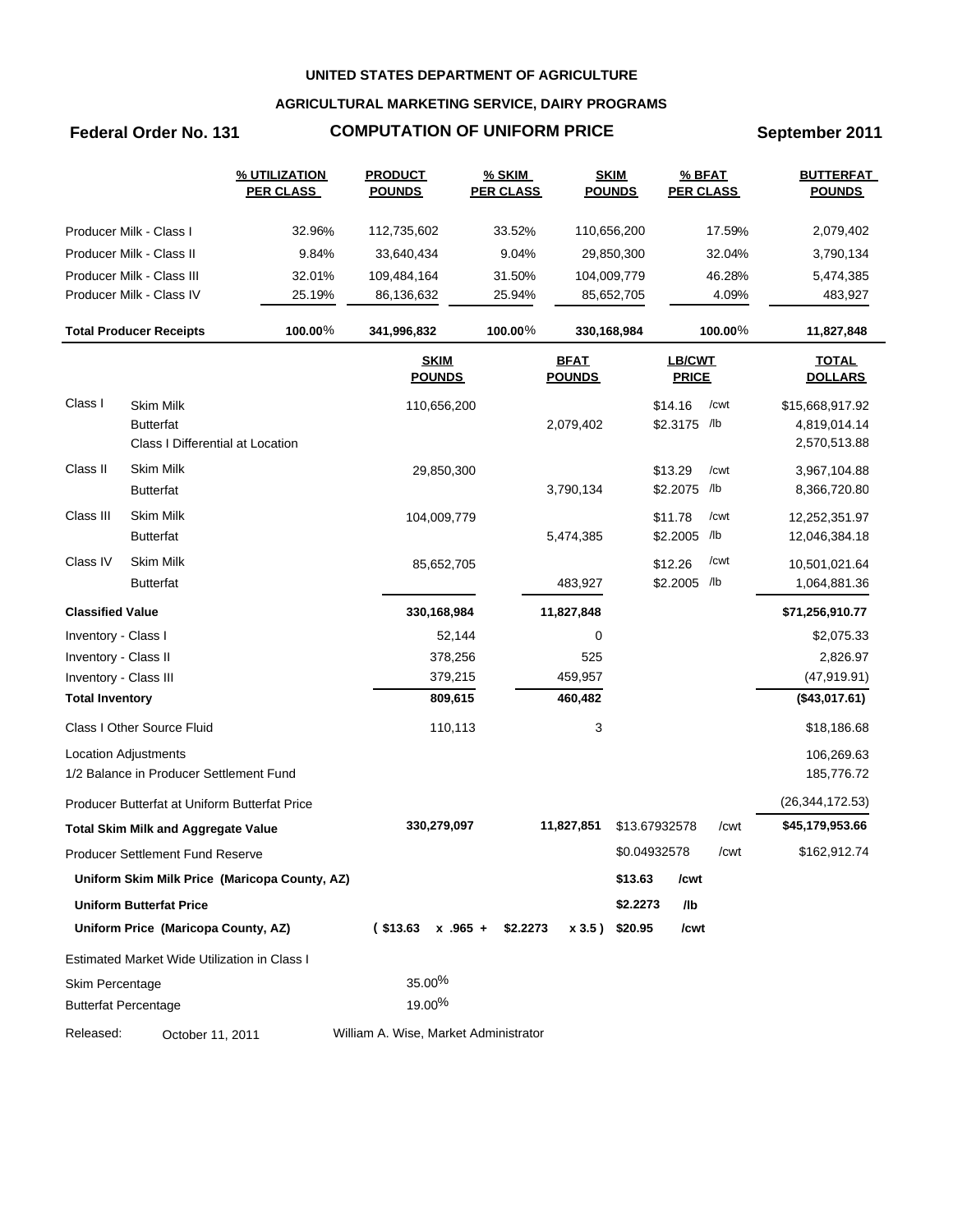## **AGRICULTURAL MARKETING SERVICE, DAIRY PROGRAMS**

# **Federal Order No. 131 COMPUTATION OF UNIFORM PRICE COMPONENT COMPUTATION OF UNIFORM PRICE**

|                         |                                               | % UTILIZATION<br><b>PER CLASS</b>             | <b>PRODUCT</b><br><b>POUNDS</b>       | $%$ SKIM<br><b>PER CLASS</b> |                              | <b>SKIM</b><br><b>POUNDS</b> | <b>PER CLASS</b>        | % BFAT  | <b>BUTTERFAT</b><br><b>POUNDS</b> |
|-------------------------|-----------------------------------------------|-----------------------------------------------|---------------------------------------|------------------------------|------------------------------|------------------------------|-------------------------|---------|-----------------------------------|
|                         | Producer Milk - Class I                       | 33.11%                                        | 121,373,986                           | 33.67%                       |                              | 119,053,521                  |                         | 17.81%  | 2,320,465                         |
|                         | Producer Milk - Class II                      | 8.65%                                         | 31,713,317                            | 7.68%                        |                              | 27, 157, 257                 |                         | 34.97%  | 4,556,060                         |
|                         | Producer Milk - Class III                     | 29.32%                                        | 107,467,461                           | 28.83%                       |                              | 101,926,805                  |                         | 42.52%  | 5,540,656                         |
|                         | Producer Milk - Class IV                      | 28.92%                                        | 106,032,256                           | 29.82%                       |                              | 105,419,382                  |                         | 4.70%   | 612,874                           |
|                         | <b>Total Producer Receipts</b>                | 100.00%                                       | 366,587,020                           | 100.00%                      |                              | 353,556,965                  |                         | 100.00% | 13,030,055                        |
|                         |                                               |                                               | <b>SKIM</b><br><b>POUNDS</b>          |                              | <b>BFAT</b><br><b>POUNDS</b> |                              | LB/CWT<br><b>PRICE</b>  |         | <b>TOTAL</b><br><b>DOLLARS</b>    |
| Class I                 | <b>Skim Milk</b><br><b>Butterfat</b>          |                                               | 119,053,521                           |                              | 2,320,465                    |                              | \$12.28<br>\$2.2014 /lb | /cwt    | \$14,619,772.37<br>5,108,271.64   |
|                         | Class I Differential at Location              |                                               |                                       |                              |                              |                              |                         |         | 2,771,107.85                      |
| Class II                | Skim Milk<br><b>Butterfat</b>                 |                                               | 27, 157, 257                          |                              | 4,556,060                    |                              | \$12.98<br>\$1.9662 /lb | /cwt    | 3,525,011.96<br>8,958,125.17      |
| Class III               | Skim Milk<br><b>Butterfat</b>                 |                                               | 101,926,805                           |                              | 5,540,656                    |                              | \$11.58<br>\$1.9592 /lb | /cwt    | 11,803,124.01<br>10,855,253.23    |
| Class IV                | Skim Milk<br><b>Butterfat</b>                 |                                               | 105,419,382                           |                              | 612,874                      |                              | \$11.97<br>\$1.9592 /lb | /cwt    | 12,618,700.03<br>1,200,742.74     |
|                         |                                               |                                               |                                       |                              |                              |                              |                         |         |                                   |
| <b>Classified Value</b> |                                               |                                               | 353,556,965                           |                              | 13,030,055                   |                              |                         |         | \$71,460,109.00                   |
| Inventory - Class III   |                                               |                                               | 149,170                               |                              | 574,603                      |                              |                         |         | (\$139,666.06)                    |
| <b>Total Inventory</b>  |                                               |                                               | 149,170                               |                              | 574,603                      |                              |                         |         | ( \$139, 666.06)                  |
|                         | Class I Other Source Fluid                    |                                               | 205,229                               |                              | 3                            |                              |                         |         | \$30,031.67                       |
|                         | Location Adjustments                          |                                               |                                       |                              |                              |                              |                         |         | 110,405.79                        |
|                         | 1/2 Balance in Producer Settlement Fund       |                                               |                                       |                              |                              |                              |                         |         | 179,081.03                        |
|                         | Producer Butterfat at Uniform Butterfat Price |                                               |                                       |                              |                              |                              |                         |         | (26, 174, 780.51)                 |
|                         | <b>Total Skim Milk and Aggregate Value</b>    |                                               | 353,762,194                           |                              | 13,030,058                   |                              | \$12.85190495           | /cwt    | \$45,465,180.92                   |
|                         | Producer Settlement Fund Reserve              |                                               |                                       |                              |                              |                              | \$0.04190495            | /cwt    | \$148,243.87                      |
|                         |                                               | Uniform Skim Milk Price (Maricopa County, AZ) |                                       |                              |                              | \$12.81                      | /cwt                    |         |                                   |
|                         | <b>Uniform Butterfat Price</b>                |                                               |                                       |                              |                              | \$2.0088                     | /lb                     |         |                                   |
|                         | Uniform Price (Maricopa County, AZ)           |                                               | $($12.81 \times .965 +$               | \$2.0088                     |                              | x 3.5) \$19.39               | /cwt                    |         |                                   |
|                         | Estimated Market Wide Utilization in Class I  |                                               |                                       |                              |                              |                              |                         |         |                                   |
| Skim Percentage         |                                               |                                               | 34.00%                                |                              |                              |                              |                         |         |                                   |
|                         | <b>Butterfat Percentage</b>                   |                                               | 18.00%                                |                              |                              |                              |                         |         |                                   |
| Released:               | November 09, 2011                             |                                               | William A. Wise, Market Administrator |                              |                              |                              |                         |         |                                   |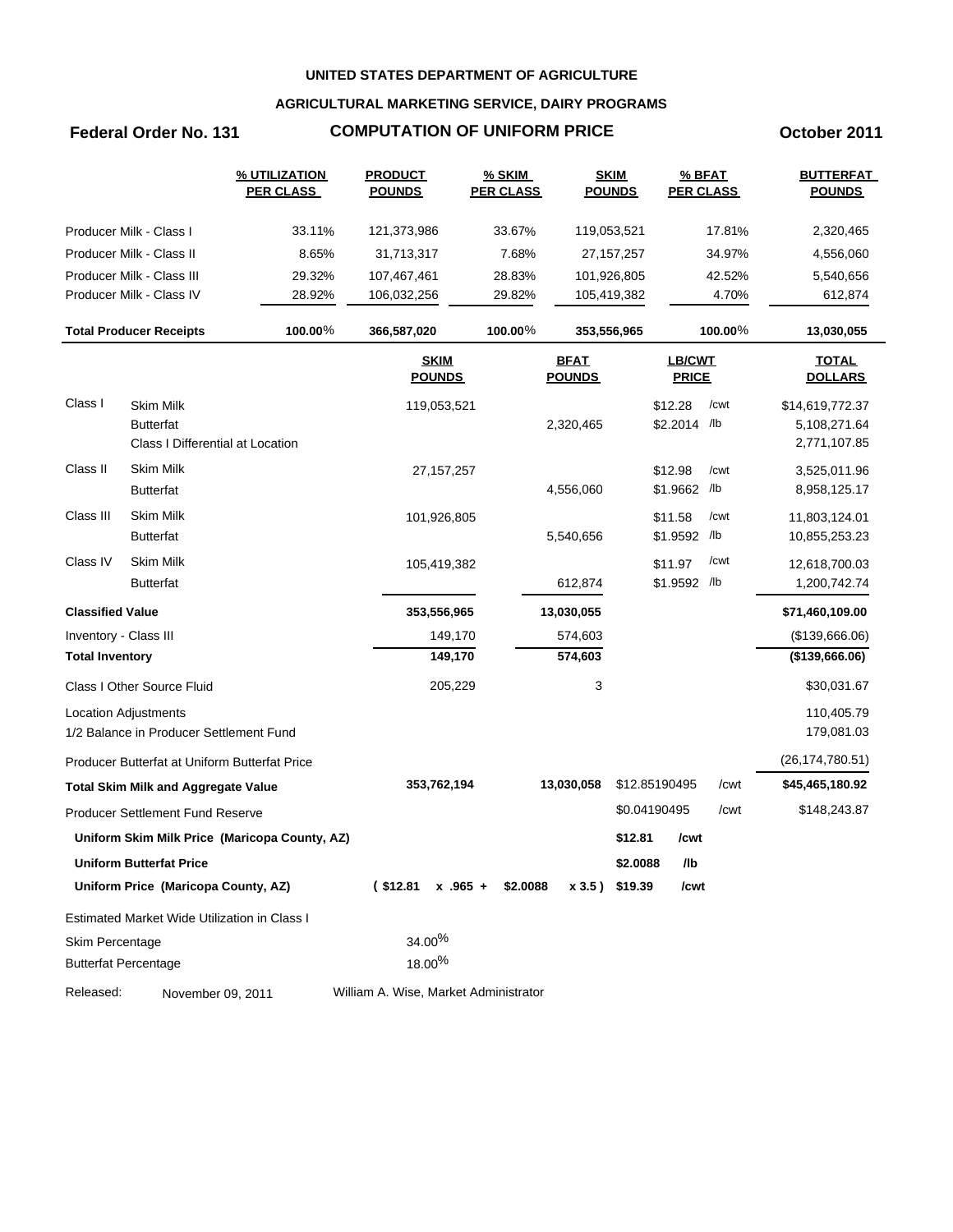## **AGRICULTURAL MARKETING SERVICE, DAIRY PROGRAMS**

# **Federal Order No. 131 COMPUTATION OF UNIFORM PRICE November 2011**

|                         |                                                                          | % UTILIZATION<br><b>PER CLASS</b>             | <b>PRODUCT</b><br><b>POUNDS</b>       | <b>% SKIM</b><br><b>PER CLASS</b> |                              | <b>SKIM</b><br><b>POUNDS</b> | % BFAT<br><b>PER CLASS</b>    |            | <b>BUTTERFAT</b><br><b>POUNDS</b>               |
|-------------------------|--------------------------------------------------------------------------|-----------------------------------------------|---------------------------------------|-----------------------------------|------------------------------|------------------------------|-------------------------------|------------|-------------------------------------------------|
|                         | Producer Milk - Class I                                                  | 33.83%                                        | 121,746,579                           | 34.42%                            |                              | 119,373,650                  |                               | 18.27%     | 2,372,929                                       |
|                         | Producer Milk - Class II                                                 | 8.97%                                         | 32,298,031                            | 8.13%                             |                              | 28,199,341                   |                               | 31.55%     | 4,098,690                                       |
|                         | Producer Milk - Class III                                                | 25.48%                                        | 91,696,763                            | 24.73%                            |                              | 85,795,974                   |                               | 45.43%     | 5,900,789                                       |
|                         | Producer Milk - Class IV                                                 | 31.72%                                        | 114,125,356                           | 32.72%                            |                              | 113,508,376                  |                               | 4.75%      | 616,980                                         |
|                         | <b>Total Producer Receipts</b>                                           | 100.00%                                       | 359,866,729                           | 100.00 $%$                        |                              | 346,877,341                  |                               | $100.00\%$ | 12,989,388                                      |
|                         |                                                                          |                                               | <b>SKIM</b><br><b>POUNDS</b>          |                                   | <b>BFAT</b><br><b>POUNDS</b> |                              | <b>LB/CWT</b><br><b>PRICE</b> |            | <b>TOTAL</b><br><b>DOLLARS</b>                  |
| Class I                 | <b>Skim Milk</b><br><b>Butterfat</b><br>Class I Differential at Location |                                               | 119,373,650                           |                                   | 2,372,929                    |                              | \$12.16<br>\$1.9179 /lb       | /cwt       | \$14,515,835.85<br>4,551,040.53<br>2,782,964.54 |
| Class II                | <b>Skim Milk</b><br><b>Butterfat</b>                                     |                                               | 28,199,341                            |                                   | 4,098,690                    |                              | \$12.86<br>\$1.9578 /lb       | /cwt       | 3,626,435.25<br>8,024,415.28                    |
| Class III               | Skim Milk<br><b>Butterfat</b>                                            |                                               | 85,795,974                            |                                   | 5,900,789                    |                              | \$12.69<br>\$1.9508 /lb       | /cwt       | 10,887,509.10<br>11,511,259.19                  |
| Class IV                | Skim Milk<br><b>Butterfat</b>                                            |                                               | 113,508,376                           |                                   | 616,980                      |                              | \$11.44<br>\$1.9508 /lb       | /cwt       | 12,985,358.21<br>1,203,604.59                   |
| <b>Classified Value</b> |                                                                          |                                               | 346,877,341                           |                                   | 12,989,388                   |                              |                               |            | \$70,088,422.54                                 |
| Inventory - Class II    |                                                                          |                                               | 195,034                               |                                   | 6,177                        |                              |                               |            | \$1,727.15                                      |
| <b>Total Inventory</b>  |                                                                          |                                               | 195,034                               |                                   | 6,177                        |                              |                               |            | \$1,727.15                                      |
|                         | Class I Other Source Fluid                                               |                                               | 251,193                               |                                   | 2                            |                              |                               |            | \$36,451.99                                     |
|                         | <b>Location Adjustments</b><br>1/2 Balance in Producer Settlement Fund   |                                               |                                       |                                   |                              |                              |                               |            | 89,677.24<br>165,338.79                         |
|                         | Producer Butterfat at Uniform Butterfat Price                            |                                               |                                       |                                   |                              |                              |                               |            | (25, 344, 897.77)                               |
|                         | <b>Total Skim Milk and Aggregate Value</b>                               |                                               | 347,128,534                           |                                   | 12,989,390                   |                              | \$12.97407604                 | /cwt       | \$45,036,719.94                                 |
|                         | Producer Settlement Fund Reserve                                         |                                               |                                       |                                   |                              |                              | \$0.04407604                  | /cwt       | \$153,000.51                                    |
|                         |                                                                          | Uniform Skim Milk Price (Maricopa County, AZ) |                                       |                                   |                              | \$12.93                      | /cwt                          |            |                                                 |
|                         | <b>Uniform Butterfat Price</b>                                           |                                               |                                       |                                   |                              | \$1.9512                     | /lb                           |            |                                                 |
|                         | Uniform Price (Maricopa County, AZ)                                      |                                               | $$12.93 \times .965 + $1.9512$        |                                   |                              | x 3.5) \$19.31               | /cwt                          |            |                                                 |
|                         | Estimated Market Wide Utilization in Class I                             |                                               |                                       |                                   |                              |                              |                               |            |                                                 |
| Skim Percentage         |                                                                          |                                               | $34.00\%$                             |                                   |                              |                              |                               |            |                                                 |
|                         | <b>Butterfat Percentage</b>                                              |                                               | $18.00\%$                             |                                   |                              |                              |                               |            |                                                 |
| Released:               | December 08, 2011                                                        |                                               | William A. Wise, Market Administrator |                                   |                              |                              |                               |            |                                                 |